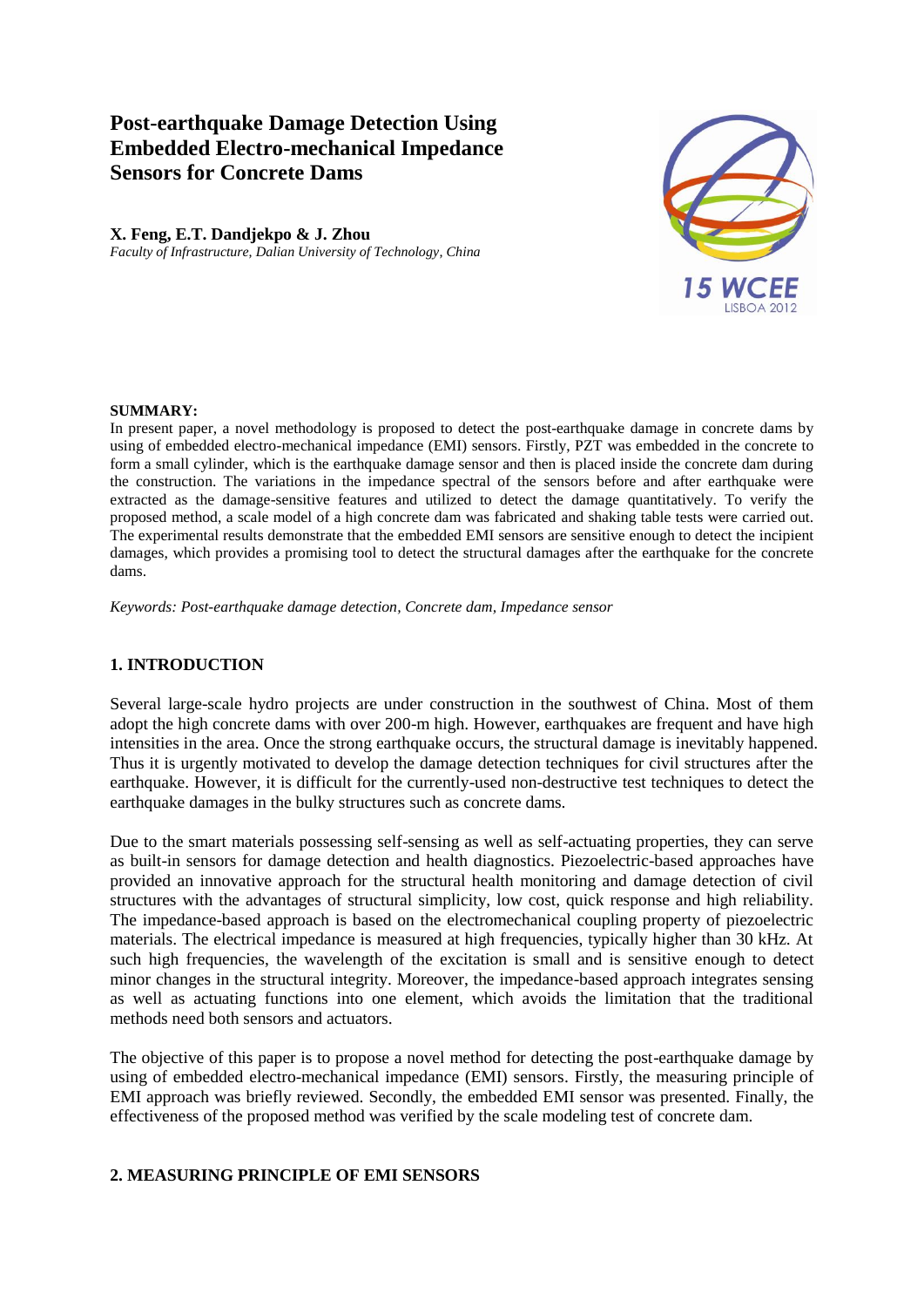Based on the principle of electro-mechanical coupling effect between the host structure and the bonded PZT sensor, the electro-mechanical impedance-based (EMI-based) damage detection method is getting many interests in the recent years (Park et al, 2003). The mechanical aspect of the PZT is described by its short-circuited mechanical impedance. The PZT is powered by voltage or current.. The integrated electro-mechanical system may be electrically represented by the electrical impedance which is affected by the dynamics of the PZT and the host structure (Giurgiutiu and Rogers, 1997; Park et al., 2006). The principle of EMI-based damage detection is schematically shown in Fig. 2.1.



**Figure 2.1.** A SDOF system under dynamic excitation

The mechanical impedance, *Z<sup>s</sup>* of the host structure idealized as a SDOF system (in Fig. 2.1), is defined as the ratio of a harmonic excitation force  $F(\omega)$  at an angular frequency  $\omega$  to the velocity response  $\dot{x}(\omega)$  in the frequency domain. Similarly, the electrical impedance,  $Z_a$  of the PZT patch is defined as the ratio of a harmonic input voltage *V(ω)* at an angular frequency *ω* to the current response *I(ω)* in the frequency domain. The apparent electro-mechanical impedance, *Z*, of the PZT as coupled to the host structure is given by

$$
Z(\omega) = \left[ i\omega C \left( 1 - k_{31}^{2} \times \frac{Z_s(\omega)}{Z_a(\omega) + Z_s(\omega)} \right) \right]^{1}
$$
\n(2.1)

where *C* is the zero-load capacitance of the PZT, and *κ*31 is the electromechanical coupling coefficient of the PZT. It is obviously that the variations in  $Z_s$  induced by the structural damage will results in the changes in the measured *Z*. The electro-mechanical impedance technique permits damage detection and health monitoring because it can directly measure the high frequency local impedance which is very sensitive to local damage. Hence, changes of the mechanical properties of the host structure may be detected by monitoring the variations of the electro-mechanical impedance functions shown in Eqn. 2.1.

In another way, as the admittance is the inverse of the impedance, the EM admittance is directly related to the mechanical impedance of the host structure. The variation in the PZT EM admittance over a range of frequencies is analogous to that of the frequency response functions of a structure, which contains vital information regarding the health state of the structure. Since all other PZT properties remain constant, it is the structural mechanical impedance *Z* that uniquely determines the overall admittance signature. Thus, any change in the EM admittance signature is an indication of a change in the structural integrity which may be caused by the presence of structural damage.

### **3. EMI SENSORS AND DAMAGE INDEX**

#### **3.1 Embedded EMI Sensors**

Recently, an embedded PZT approach, which is named as smart aggregate, was proposed to detect the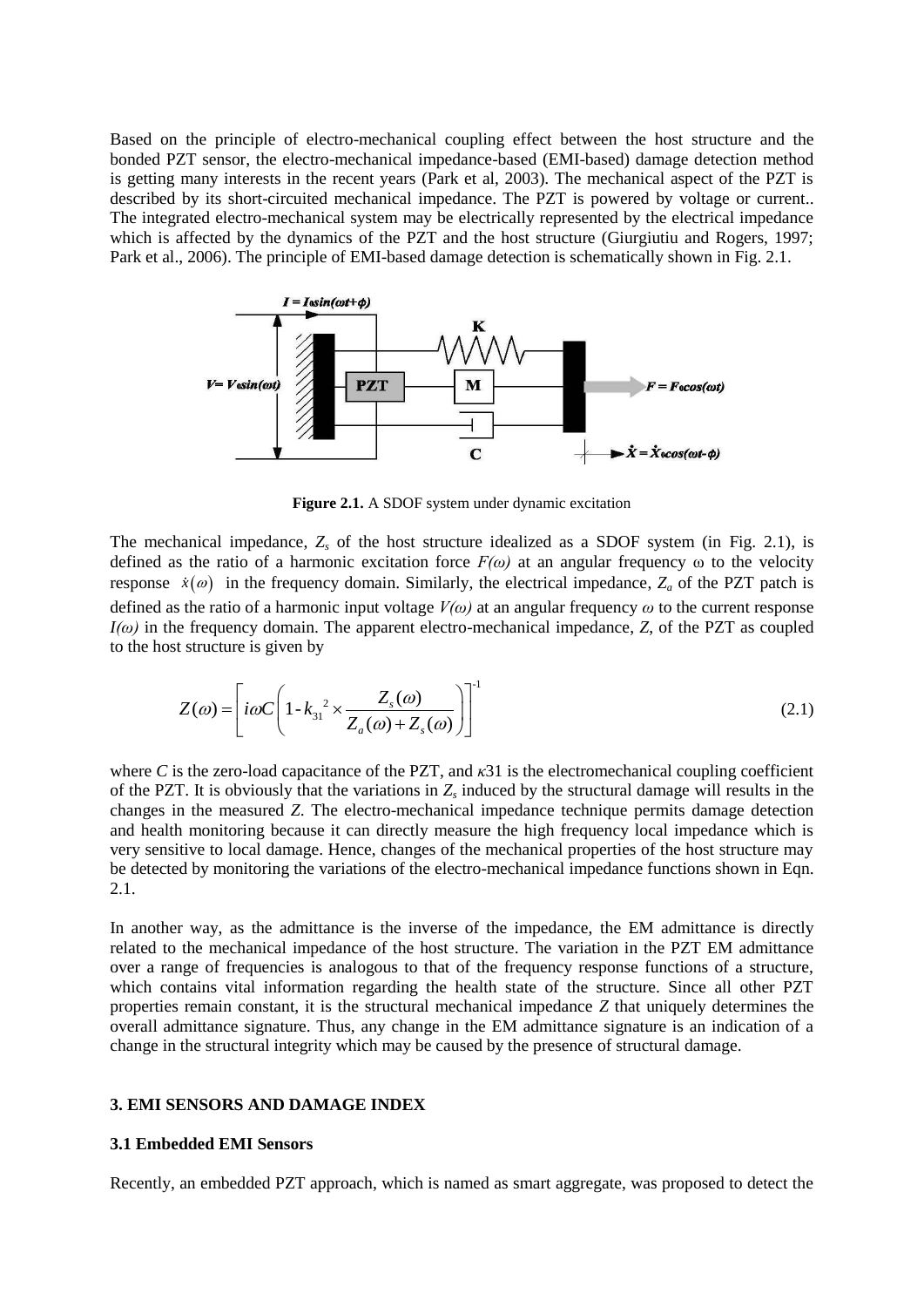damages in concrete structures (Song et al., 2008). The smart aggregates are formed by embedding a waterproof piezoelectric patch with lead wires into a small concrete block before casting them into a larger concrete structure. In this way, the smart aggregates will have almost no effect in changing the material properties and the structural properties of the host concrete structures. Nevertheless, the smart aggregates are only applied to the elastic wave-based approach for structural health monitoring. In this study, we propose the embedded PZT for EMI-based damage detection for concrete dam. The fabrication process of the embedded impedance sensors is demonstrated in Fig. 3.1.



a) Schematic process of the fabrication b) Steel Mould of the smart aggregate



c) Wires + PZT patch d) Fabrication of the e) Smart aggregates



smart aggregate



Figure 3.1. Fabrication process of the smart aggregates

# **3.2 EMI-based Damage Index**

To quantify the damage, several pattern recognition techniques have been reported in the literature for EMI-based approach (Park *et al.*, 2003). Root mean square deviation (RMSD) was firstly proposed as damage index by Giurgiutiu and Rogers (1997) to quantitatively evaluate the changes that occurred in the signatures due to the damage. The effectiveness of RMSD as damage index has been investigated by numerical simulations as well as experimental study (Park *et al.*, 2006; Yang *et al.*, 2008).

The root mean square deviation (RMSD) of the impedance and admittance signatures is used as damage metric for damage quantification of the impedance-based approach and is given by:

$$
RMSD(\%) = \sqrt{\frac{\sum_{i=1}^{n} (R_i^1 - R_i^0)^2}{\sum_{i=1}^{n} (R_i^0)^2}} \times 100
$$
\n(3.1)

where the resistance of the PZT,  $R_i^0$ , is measured at the healthy condition of the structure;  $R_i^1$  is the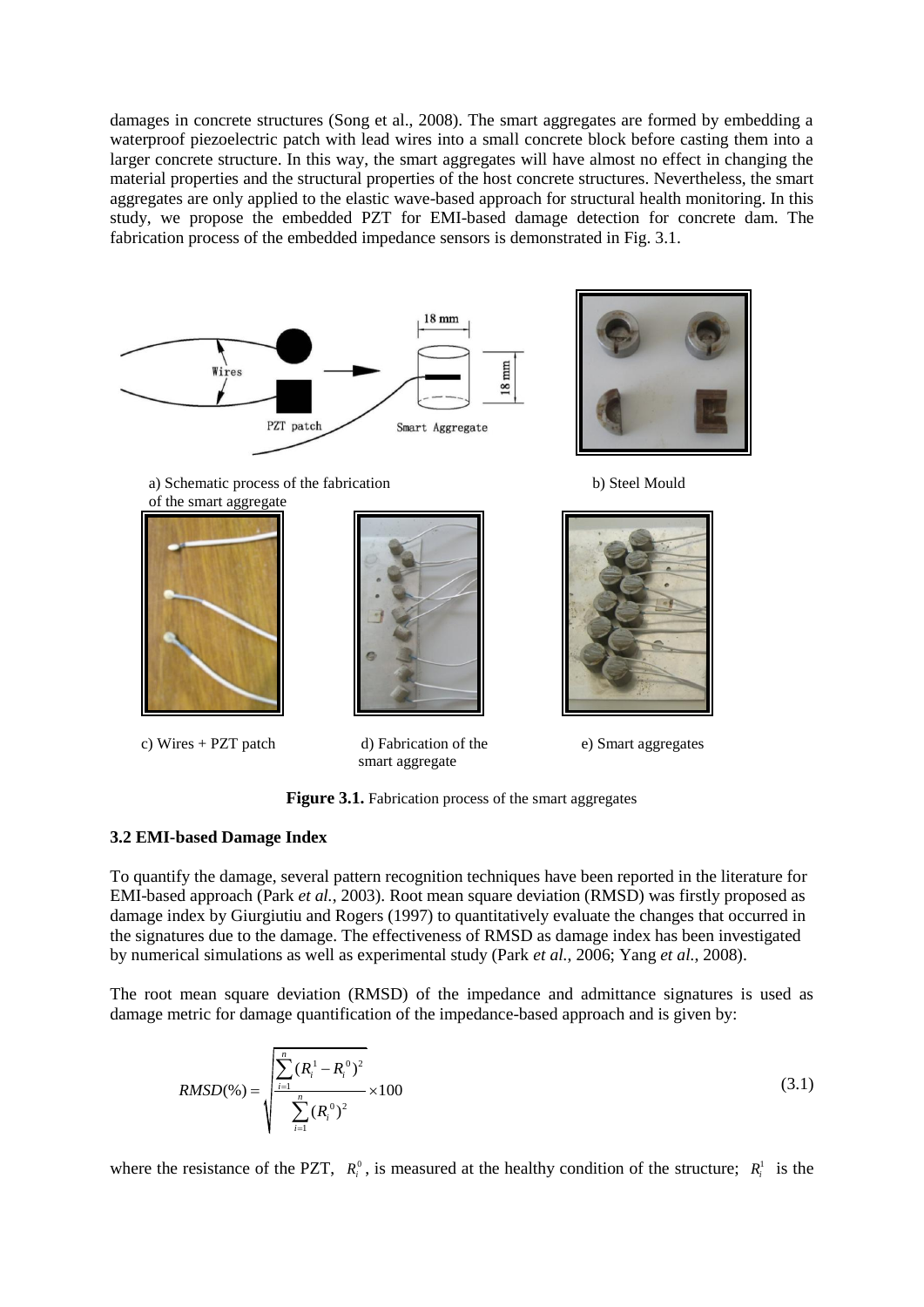corresponding post-damage value at the *i*-th measurement point, and *n* is the number of sampling points.

In the charts of damage index, the larger the difference between the baseline reading and the subsequent reading, the greater the value of calculated RMSD is. The values of damage indices intrinsically denote the changes of structural dynamic properties. These changes may be caused by the variations in the geometrical conditions, the environmental temperature and the presence of structural damages. For a damage detection technique, larger RMSD values detected by a sensor indicate the higher sensitivity to structural damage of this sensor (Yang et al., 2008). The calculated values are able to reveal the health state of the structure after each damage phase.

### **4. EXPERIMENTAL VERIFICATIONS**

### **4.1 Experimental Setup and Test Programs**

The experimental study was performed in order to investigate the aseismic performance of Huangdeng Concrete Gravity Dam with 203-m high, which is located in Yunnan province, China. A scale model of a dam monolith was designed by scaling down the geometric and material properties from Huangdeng Concrete Gravity Dam. The damage detection has been performed during the shaking test on the dam model by using the shaking table facility at the Earthquake Engineering Institute, Dalian University of Technology, Dalian, China.

The experimental set-up was illustrated in Fig. 4.1 for seismic damage detection of model dam. The embedded EMI sensors were connected with Agilent 4294A Impedance Analyzer. The Impedance Analyzer was controlled by a PC via a programmable USB-GPIB interface card. The Impedance Analyzer excited the embedded EMI sensors and simultaneously recorded the impedance/admittance signatures received by the EMI sensors. The sinusoidal sweep signals, with amplitude of 0.5 volt, were input to the EMI sensors over the predetermined frequency ranges. The measured impedance/admittance signals of the EMI sensors were stored on the hard disk of the PC. According to Park et al. (2003), the frequency ranges higher than 500 kHz and less than 70 kHz may not be suitable for monitoring applications. After trial-error tests, 140 kHz-220 kHz was selected to detect the seismic damages for model dam in this study.



**Figure 4.1.** Experimental set-up for EMI method for damage detection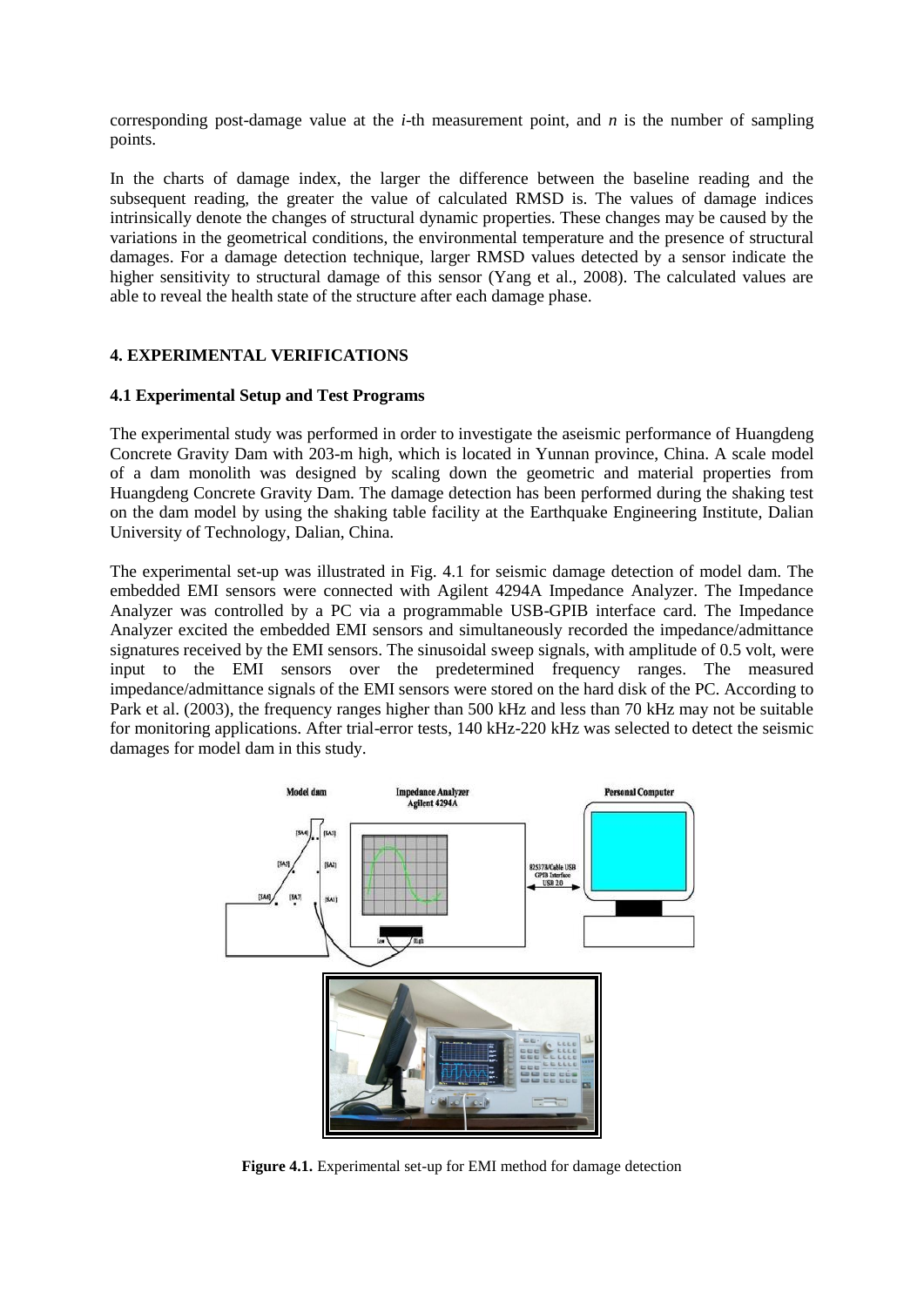The excitations generated by shaking table were artificially seismic waves with Peak Ground Acceleration (PGA) 0.2g, 0.5g, and 0.7g, respectively. The load cases of model test are listed in Table 4.1. For different load cases, the embedded EMI sensors were employed to detect the seismic damages in model dam. In total, seven EMI sensors have been placed in the model dam, whose locations were shown in Fig. 4.2. Before and after each load case, the damage detection was performed by using of the EMI sensors in the model dam.



**Figure 4.** Locations of the embedded EMI sensors in the model dam (SA: EMI sensor)

|  | Table 4.1. Test program and corresponding damage phase |
|--|--------------------------------------------------------|
|  |                                                        |

| Test No. | Load case                                                | Damage phase                           |
|----------|----------------------------------------------------------|----------------------------------------|
|          | No shaking                                               | <b>Healthy status</b>                  |
|          | ${}^{\text{a}}\text{PGA}=0.2\text{g}$ (i.e. load case 1) | No visible crack (i.e. damage phase 1) |
|          | ${}^{a}PGA=0.5g$ (i.e. load case 2)                      | Incipient crack (i.e. damage phase 2)  |
|          | ${}^{\text{a}}\text{PGA}=0.7\text{g}$ (i.e. load case 3) | Major crack (i.e. damage phase 3)      |

a PGA= Peak Ground Acceleration

### **4.2 Experimental Results**

By using of the measured data of impedance and admittance, the RMSDs of each EMI sensor were calculated for each damage phases, with respect to the healthy status of model dam (i.e. before load case 1). The computed values of RMSDs were listed in Table 4.2. In the table, R X, G and B represent resistance, reactance, conductance and susceptance of the EMI sensors, respectively. It can be seen that almost all RMSD values present an increasing trend when the seismic excitations of model dam become more and more intensive. But for damage phase 1 (i.e. after load case 1), the RMSD values of reactance for sensor 1 and sensor 5 are less than 1%, while the RMSD value of susceptance for sensor 1 is less than 1%. In the case of damage phase 2 (i.e. after load case 2), the RMSD value of reactance for sensor 1, as well as the RMSD values of susceptance for sensor 1 and sensor 6, are all less than 1%. According to Yang *et al.* (2008), the RMSD value less than 1% cannot reliably reveal the damage information due to the sensing limit of the sensor. Actually, after damage phase 2, the damages have been appeared close to sensor 1, sensor 5 and sensor 6. Another observation can be found that most of RMSD-G values are greater than RMSD-R values. For damage phase 2 and 3, the maximum values of RMSD-Gs are about 1.7 times as those of RMSD-Rs. Even in damage phase 1, the maximum value of RMSD-G is about 1.4 times as that of RMSD-R. Based on the above results, we can find that the damage index based on the real part of admittance is more sensitive than other damage indices to detect the seismic damage for model dam. The experimental results clearly demonstrate that the variations in the damage indices based on measured impedance/admittance signatures can be used to detect the structural damage after the earthquake.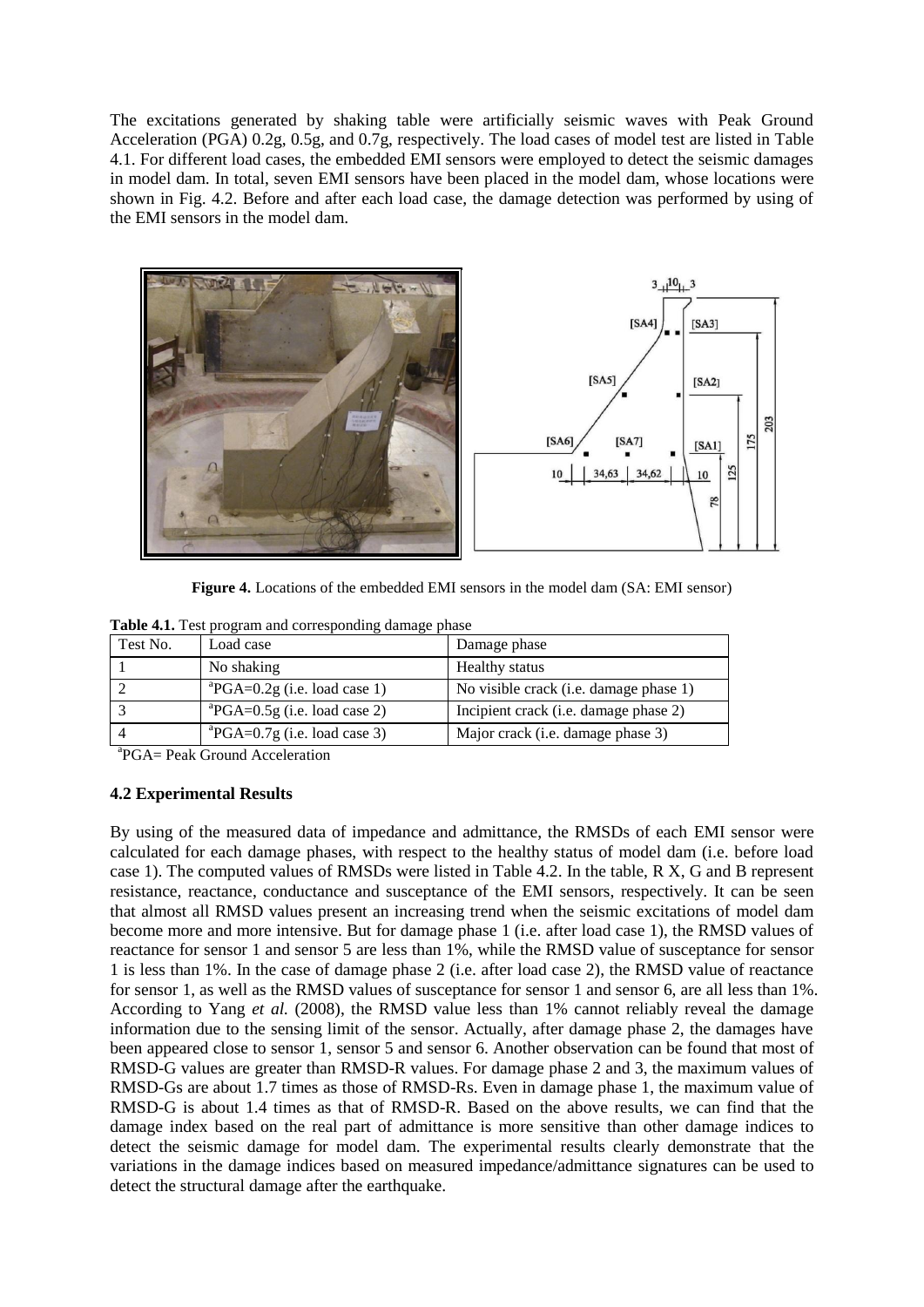| Damage phase   | Sensor No.     | RMSD-R  | RMSD-X  | RMSD-G  | RMSD-B  |
|----------------|----------------|---------|---------|---------|---------|
| 1              | 1              | 2.2031  | 0.4602  | 5.1351  | 0.7170  |
|                | $\overline{2}$ | 4.0974  | 8.1096  | 8.1714  | 4.8457  |
|                | 3              | 2.2165  | 5.4134  | 5.9382  | 1.3382  |
|                | $\overline{4}$ | 1.8660  | 5.9678  | 6.0584  | 5.0910  |
|                | 5              | 4.0122  | 0.8306  | 3.1168  | 1.1024  |
|                | 6              | 5.8714  | 3.1329  | 5.8687  | 2.5127  |
|                | $\tau$         | 1.1350  | 1.2921  | 5.3110  | 2.1643  |
| $\overline{2}$ | 1              | 2.1429  | 0.9676  | 2.5037  | 0.9799  |
|                | $\overline{2}$ | 9.8696  | 12.6460 | 15.3820 | 17.7700 |
|                | 3              | 12.1425 | 26.3677 | 20.4071 | 6.8721  |
|                | $\overline{4}$ | 10.2222 | 15.1110 | 20.8200 | 26.1440 |
|                | 5              | 9.1100  | 3.9679  | 11.1010 | 3.9848  |
|                | 6              | 5.1657  | 2.9838  | 5.2911  | 0.9115  |
|                | $\overline{7}$ | 3.6815  | 2.6932  | 3.8174  | 3.8729  |
| 3              | 1              | 18.2190 | 5.8975  | 16.7890 | 6.5505  |
|                | $\overline{2}$ | 10.2730 | 14.5900 | 18.7790 | 20.5380 |
|                | 3              | 28.7800 | 51.0970 | 49.0780 | 13.8970 |
|                | $\overline{4}$ | 14.0755 | 29.2830 | 50.0710 | 52.8690 |
|                | 5              | 19.1160 | 7.4537  | 21.5820 | 7.3219  |
|                | 6              | 18.6280 | 13.8520 | 18.5050 | 13.0304 |
|                | $\overline{7}$ | 9.9649  | 8.8467  | 13.0200 | 11.2976 |

**Table 4.2.** The calculated values of damage indices RMSD (%)

Note: The underlines in the table denote the RMSD values less than 1%.

### **5. CONCLUSIONS**

A novel method to detect the post-earthquake damage for high concrete dam was presented in this paper. The embedded EMI sensors have been fabricated by embedding the waterproof PZT patches with lead wires into the small concrete blocks, which provide the protections for the PZT sensors. And the embedded EMI sensors were embedded inside the dam at the predetermined positions. The impedances and admittances of the embedded EMI sensors were measured before and after earthquake. The scale model tests of a high concrete dam were performed to verify the effectiveness of the proposed method. The damage indices based on the RMSDs of measured data were studied to quantitatively evaluate the damage in the model dam. From the results, the RMSD-G was found to be more sensitive than other damage indices. It is concluded that the proposed method of the embedded EMI sensors can effectively detect the seismic damage for a scale model of high concrete dam, which provides a potential means to monitor the damage in real dam.

#### **AKCNOWLEDGEMENT**

This study is supported by the National Natural Science Foundation of China with Grant No. 90915009.

### **REFERENCES**

- Giurgiutiu, V. and Rogers, C.A. (1997). Electro-mechanical (E/M) impedance method for structural health monitoring and nondestructive evaluation. *Int. Workshop on Struct. Health Monit.* (Stanford University, CA, Sept. 1997), 433–444.
- Park. G., Sohn, H., Farrar, C.R. and Inman, D.J. (2003). Overview of piezoelectric impedance-based health monitoring and path forward. *Shock and Vibration Diges.* **35:6,** 451–463.